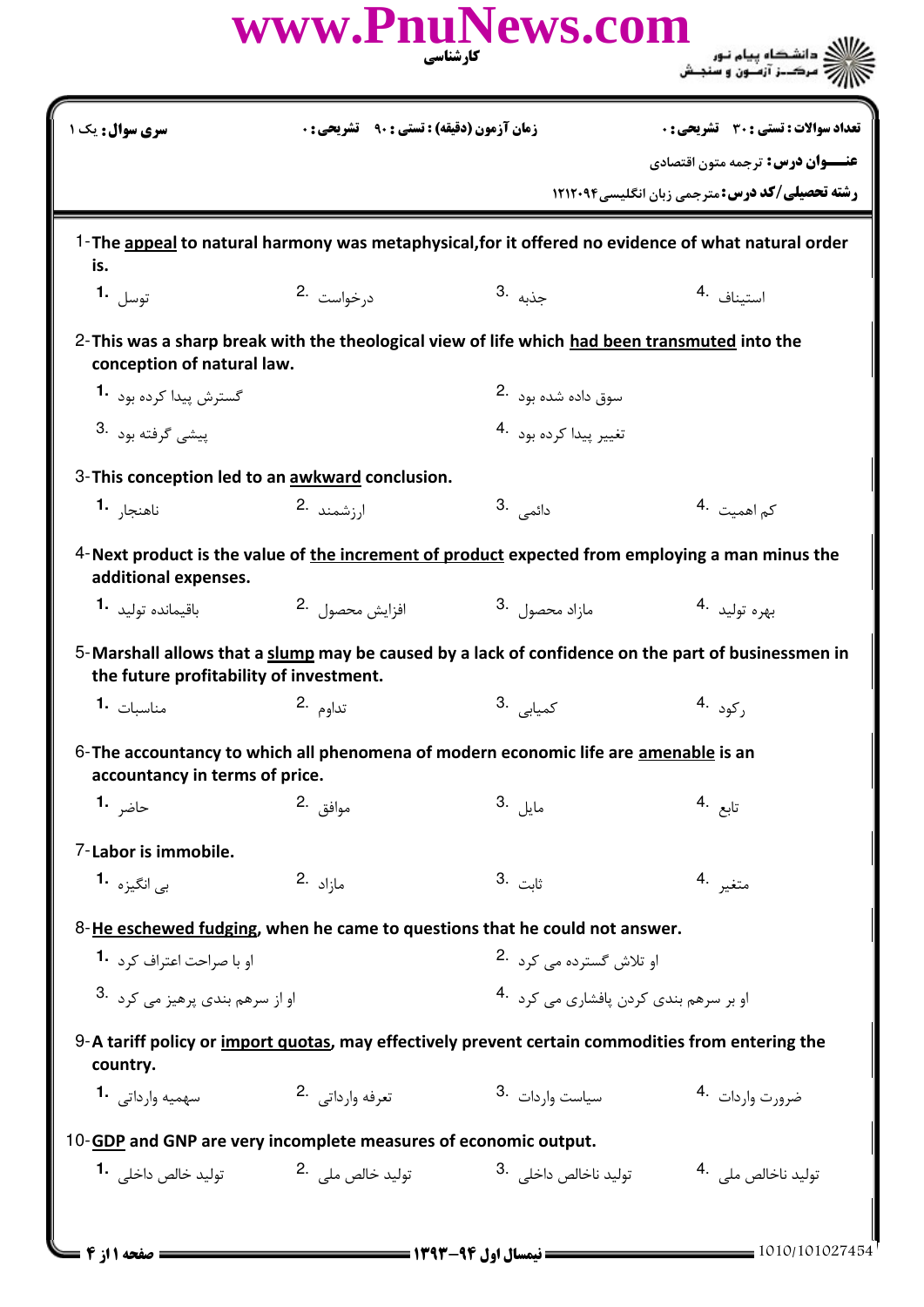| <b>سری سوال :</b> یک ۱                                                                                                                              | <b>زمان آزمون (دقیقه) : تستی : 90 ٪ تشریحی : 0</b>                                |                                            | تعداد سوالات : تستي : 30 ٪ تشريحي : 0                                                                       |
|-----------------------------------------------------------------------------------------------------------------------------------------------------|-----------------------------------------------------------------------------------|--------------------------------------------|-------------------------------------------------------------------------------------------------------------|
|                                                                                                                                                     |                                                                                   |                                            | <b>عنـــوان درس:</b> ترجمه متون اقتصادي<br><b>رشته تحصیلی/کد درس: مترجمی زبان انگلیسی4۲۱۲۰۹۴</b>            |
|                                                                                                                                                     |                                                                                   |                                            | 11-Frictional unemployment is the irreducible minimum level of unemployment in a dynamic society.           |
| بیکاری محلی/تحلیل نرفتنی 1.                                                                                                                         |                                                                                   | بیکاری فصل <i>ی اب</i> ر گشت یذیر 2.       |                                                                                                             |
| بیکا <sub>د</sub> ی کلاسیک/تقلیل ناپذیر <sup>3</sup> ۰                                                                                              |                                                                                   | بیکاری اصطکاکی/تقلیل ناپذیر <sup>4</sup> ۰ |                                                                                                             |
|                                                                                                                                                     |                                                                                   |                                            | 12-There is a mismatch of skills and job opportunities when the pattern of demand and production            |
| changes.<br>عدم توافق بین مهارتها و فرصتهای کا <sub>ر</sub> ی <b>1</b> ۰                                                                            |                                                                                   |                                            | ناسازگاری مهارتهای شغلی و فرصتهای کاری .2                                                                   |
| عدم تناسب بین مهارتهای کاری و فرصتهای شغلی .3                                                                                                       |                                                                                   |                                            | ناساز گاری فرصتهای شغلی با مهارتهای مربوطه <sup>4</sup> ۰                                                   |
| 13-High prices choke off the demand for oil-related commodities.                                                                                    |                                                                                   |                                            |                                                                                                             |
|                                                                                                                                                     | قیمتهای بالا موجب کاهش تقاضای کالاهای مشتق شده از نفت می شود <b>1</b>             |                                            |                                                                                                             |
| قیمتهای بالا موجب کنترل تقاضا برای کالاهای وابسته به نفت می شود .2                                                                                  |                                                                                   |                                            |                                                                                                             |
| قیمتهای بالا موجب افزایش بی رویه برای واردات کالاهای وابسته به نفت می شود <sup>.3</sup>                                                             |                                                                                   |                                            |                                                                                                             |
|                                                                                                                                                     | قیمتهای بالا موجب افزایش تقاضا برای کالاهای مشتق شده از نفت مے, شود <sup>.4</sup> |                                            |                                                                                                             |
|                                                                                                                                                     |                                                                                   |                                            | 14-Inefficiency is encouraged because a <b>buoyant seller's market blunts competition</b> as higher prices. |
| بازار فروش کساد رقابت ,ا کاهش مے دهد 1.                                                                                                             |                                                                                   |                                            | بازار فروش شناور رقابت را افزایش مے ,دھدے 2.                                                                |
| بازار فروش كارآمد رقابت را افزايش مى دهد .3                                                                                                         |                                                                                   |                                            | بازار فروش پررونق رقابت را کاهش مے, دهد 4.                                                                  |
| 15-Each purchase may foreclose buying the others.                                                                                                   |                                                                                   |                                            |                                                                                                             |
|                                                                                                                                                     | ابتیاع هریک از آنها ممکن است انسان ,ا از دیگر موارد محروم کند <b>1۰</b>           |                                            |                                                                                                             |
|                                                                                                                                                     |                                                                                   |                                            |                                                                                                             |
|                                                                                                                                                     |                                                                                   |                                            |                                                                                                             |
| ابتیاع هریک از آنها ممکن است انسان را تشویق به تهیه دیگر موارد کند <sup>.2</sup>                                                                    |                                                                                   |                                            |                                                                                                             |
| تهیه یکی از آنها احتمال دارد انسان را برای تهیه موارد مقروض کند .3                                                                                  |                                                                                   |                                            |                                                                                                             |
| خرید هریک از آنها باعث نزدیک شدن به خرید دیگر موارد می شود 4.<br>16-The normative question of whether this price is desirable is entirely distinct. |                                                                                   |                                            |                                                                                                             |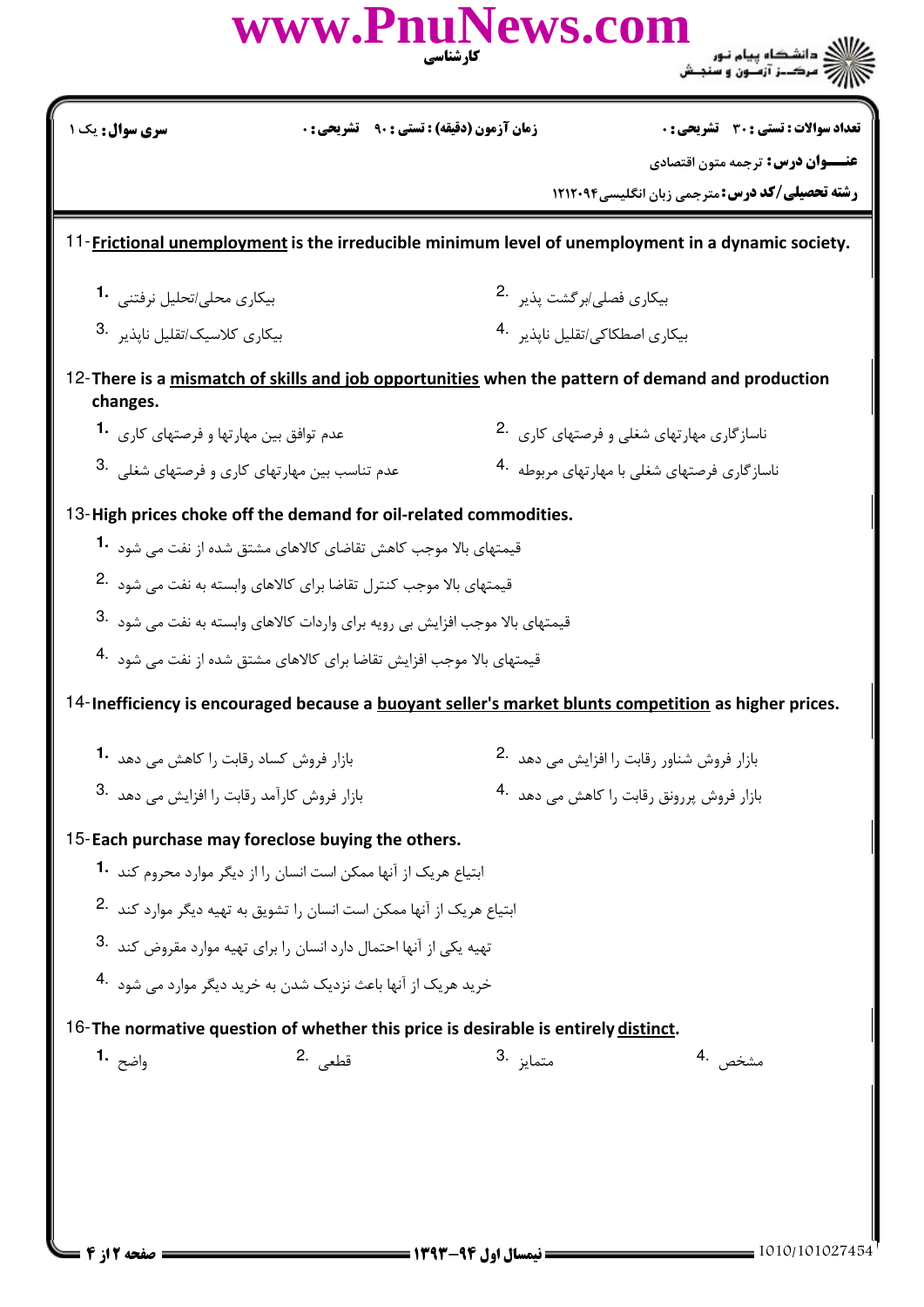|                                                                                                                        | www.PnuNews.com<br>کار شناسی                                                               |                                                            |                                                                     |  |  |
|------------------------------------------------------------------------------------------------------------------------|--------------------------------------------------------------------------------------------|------------------------------------------------------------|---------------------------------------------------------------------|--|--|
| <b>سری سوال :</b> یک ۱                                                                                                 | <b>زمان آزمون (دقیقه) : تستی : ۹۰</b>                                                      |                                                            | <b>تعداد سوالات : تستی : 30 ٪ تشریحی : 0</b>                        |  |  |
|                                                                                                                        |                                                                                            |                                                            | <b>عنـــوان درس:</b> ترجمه متون اقتصادي                             |  |  |
|                                                                                                                        |                                                                                            |                                                            | <b>رشته تحصیلی/کد درس: مترجمی زبان انگلیسی1۲۱۲۰۹۴</b>               |  |  |
|                                                                                                                        | ۱۷– اقتصاد اثباتی به بررسی مشاهدات یا توضیحات علمی در خصوص چگونگی کارکرد اقتصاد می پردازد. |                                                            |                                                                     |  |  |
| 1. Positive economics deals with objective or scientific explanations of the working of the economy.                   |                                                                                            |                                                            |                                                                     |  |  |
| Normative economics deals with objective or scientific explanations of the working of the $\cdot$<br>economy.          |                                                                                            |                                                            |                                                                     |  |  |
| Normative economics deals with observations or scientific expressions of the working of the . T<br>economy.            |                                                                                            |                                                            |                                                                     |  |  |
| Barter economy investigates function of the scientific expressions of the working of the economy. $\cdot$ <sup>6</sup> |                                                                                            |                                                            |                                                                     |  |  |
|                                                                                                                        |                                                                                            |                                                            | ۱۸− سیستم ارتباط و اشتقاق سنتی                                      |  |  |
|                                                                                                                        |                                                                                            | The system of relativities and traditional distribution .1 |                                                                     |  |  |
| The system of relativities and traditional differentials . Y                                                           |                                                                                            |                                                            |                                                                     |  |  |
|                                                                                                                        |                                                                                            |                                                            |                                                                     |  |  |
|                                                                                                                        |                                                                                            |                                                            | The system of relation and old divergence. f                        |  |  |
|                                                                                                                        |                                                                                            |                                                            | 1۹– تراز پرداختها                                                   |  |  |
|                                                                                                                        | balance of payments . Y                                                                    |                                                            | balance of prices .1                                                |  |  |
|                                                                                                                        | price equilibrium . f                                                                      |                                                            | equilibrium of payments . \v.                                       |  |  |
|                                                                                                                        | 20-"foreign trade zone" is an example of a                                                 |                                                            |                                                                     |  |  |
| 1. word                                                                                                                | 2. idiom                                                                                   | 3. phrase                                                  | 4. collocation                                                      |  |  |
|                                                                                                                        |                                                                                            |                                                            | <b>۲۱</b> - کدامیک از صفات زیر در جایگاه اسنادی قرار می گیرد؟       |  |  |
| loath . ۴                                                                                                              | float $.7$                                                                                 | utter .Y                                                   | ablaze .1                                                           |  |  |
|                                                                                                                        |                                                                                            |                                                            | <b>۲۲-</b> ترکیب زیر از چه اجزایی تشکیل شده است؟<br>"gravity model" |  |  |
| verb+noun .۴                                                                                                           | adjective+noun . ٣                                                                         | noun+noun .Y                                               | object+agent .1                                                     |  |  |
| 23-"I have not looked into the contract. It seems fair, though."                                                       |                                                                                            |                                                            |                                                                     |  |  |
| اگرچه <b>1۰</b>                                                                                                        | به هر ترتيب 2.                                                                             | بر عكس <sup>3.</sup>                                       | در این خصوص <sup>4</sup> ۰                                          |  |  |
|                                                                                                                        |                                                                                            |                                                            | ٢۴- املای کدام واژه صحیح است؟                                       |  |  |
| ۰۴ خالصتر                                                                                                              | ۰۳ هم آورد                                                                                 | ۰۲ نرخ ها                                                  | ۰۱ بے راهه                                                          |  |  |
|                                                                                                                        |                                                                                            |                                                            |                                                                     |  |  |